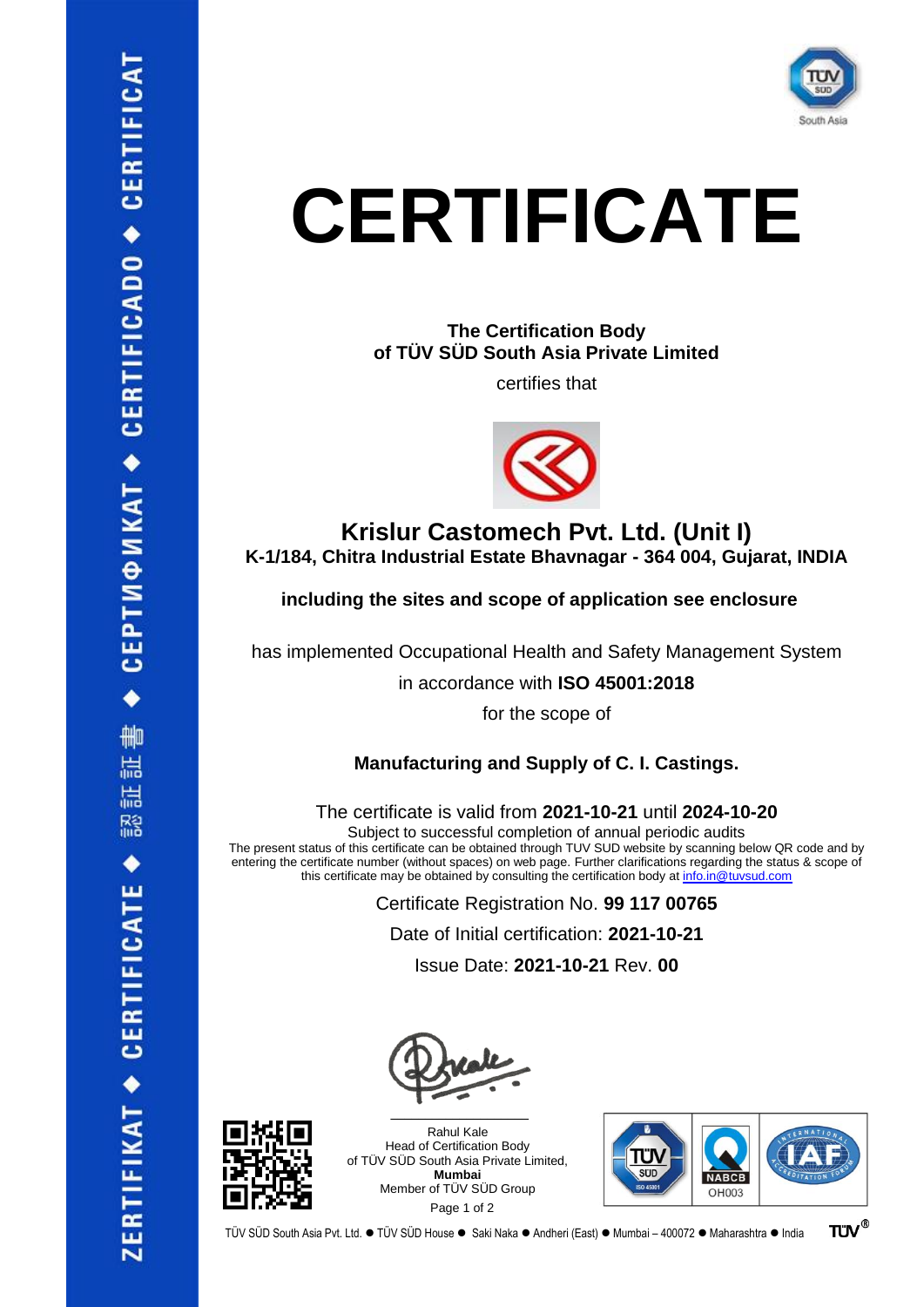

### **Enclosure of Certificate No.:**

### **99 117 00765**

| <b>Sites</b>                                                                                                             | Scope of application                                      |
|--------------------------------------------------------------------------------------------------------------------------|-----------------------------------------------------------|
| Krislur Castomech Pvt. Ltd. (Unit I)<br>K-1/184, Chitra Industrial Estate<br>Bhavnagar - 364 004, Gujarat, INDIA         | Manufacturing and Supply of C. I. Castings.               |
| Krislur Castomech Pvt. Ltd. (Unit II)<br>K-D/49, Chitra Industrial Estate,<br>Bhavnagar - 364 004, Gujarat, INDIA        | Manufacturing and Supply of Metal Machined<br>Components. |
| Krislur Castomech Pvt. Ltd. (Unit III)<br>Plot No. 188, Chitra Industrial Estate,<br>Bhavnagar - 364 004, Gujarat, INDIA | Manufacturing and Supply of Metal Machined<br>Components  |



Rahul Kale Head of Certification Body of TÜV SÜD South Asia Private Limited, **Mumbai** Member of TÜV SÜD Group Page 2 of 2



**TÜV®** TÜV SÜD South Asia Pvt. Ltd. ● TÜV SÜD House ● Saki Naka ● Andheri (East) ● Mumbai – 400072 ● Maharashtra ● India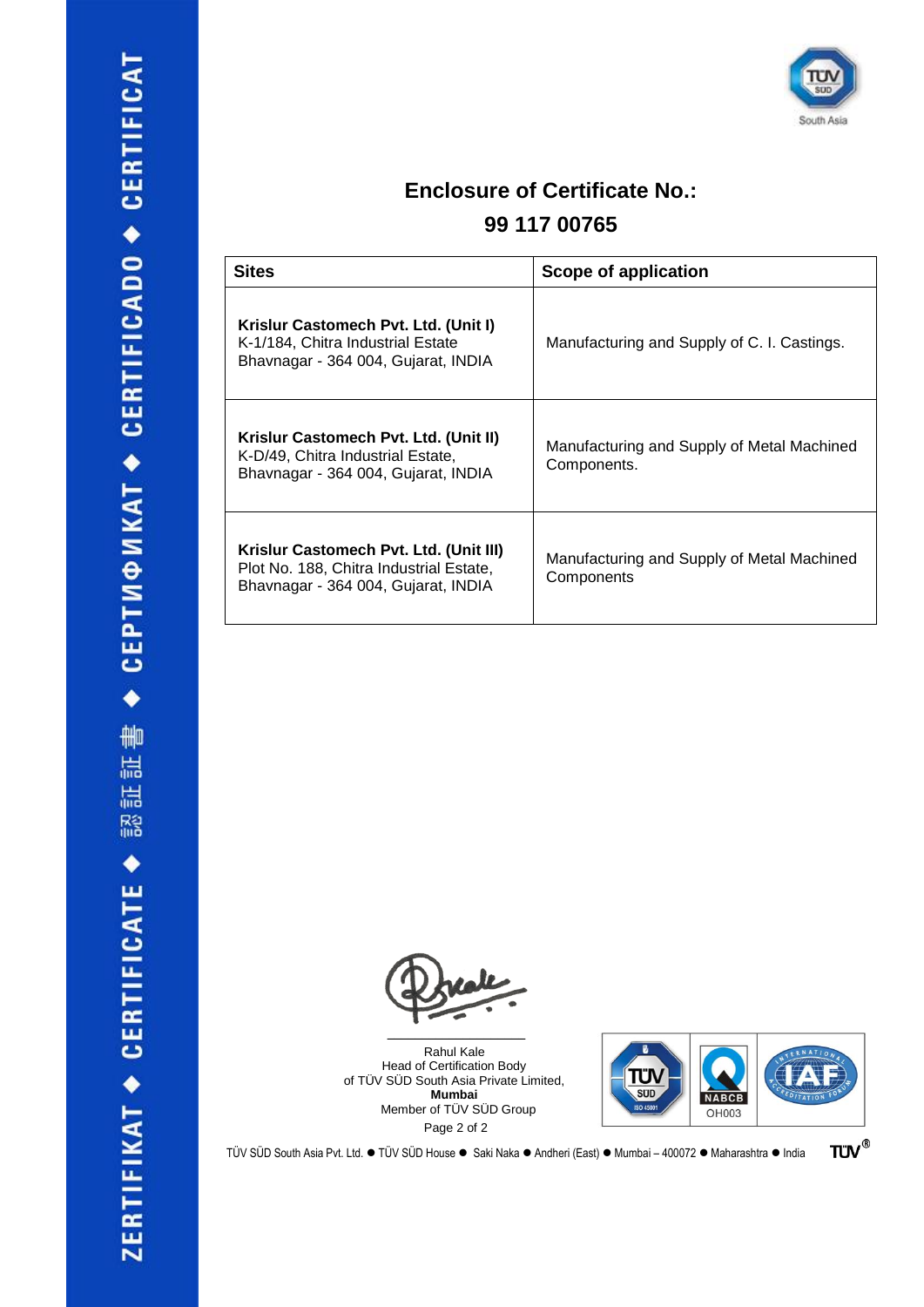

**The Certification Body of TÜV SÜD South Asia Private Limited**

certifies that



### **Krislur Castomech Pvt. Ltd. (Unit I) K-1/184, Chitra Industrial Estate Bhavnagar - 364 004, Gujarat, INDIA**

has implemented Occupational Health and Safety Management System

in accordance with **ISO 45001:2018**

for the scope of

**Manufacturing and Supply of C. I. Castings.**

The certificate is valid in conjunction with the main certificate from **2021-10-21** until **2024-10-20** Subject to successful completion of annual periodic audits The present status of this certificate can be obtained through TUV SUD website by scanning below QR code and by

entering the certificate number (without spaces) on web page. Further clarifications regarding the status & scope of this certificate may be obtained by consulting the certification body at [info.in@tuvsud.com](mailto:info.in@tuvsud.com)

Certificate Registration No. **99 117 00765/01**

Date of Initial certification: **2021-10-21**

Issue Date: **2021-10-21** Rev. **00**









**TUV®** TÜV SÜD South Asia Pvt. Ltd. ● TÜV SÜD House ● Saki Naka ● Andheri (East) ● Mumbai – 400072 ● Maharashtra ● India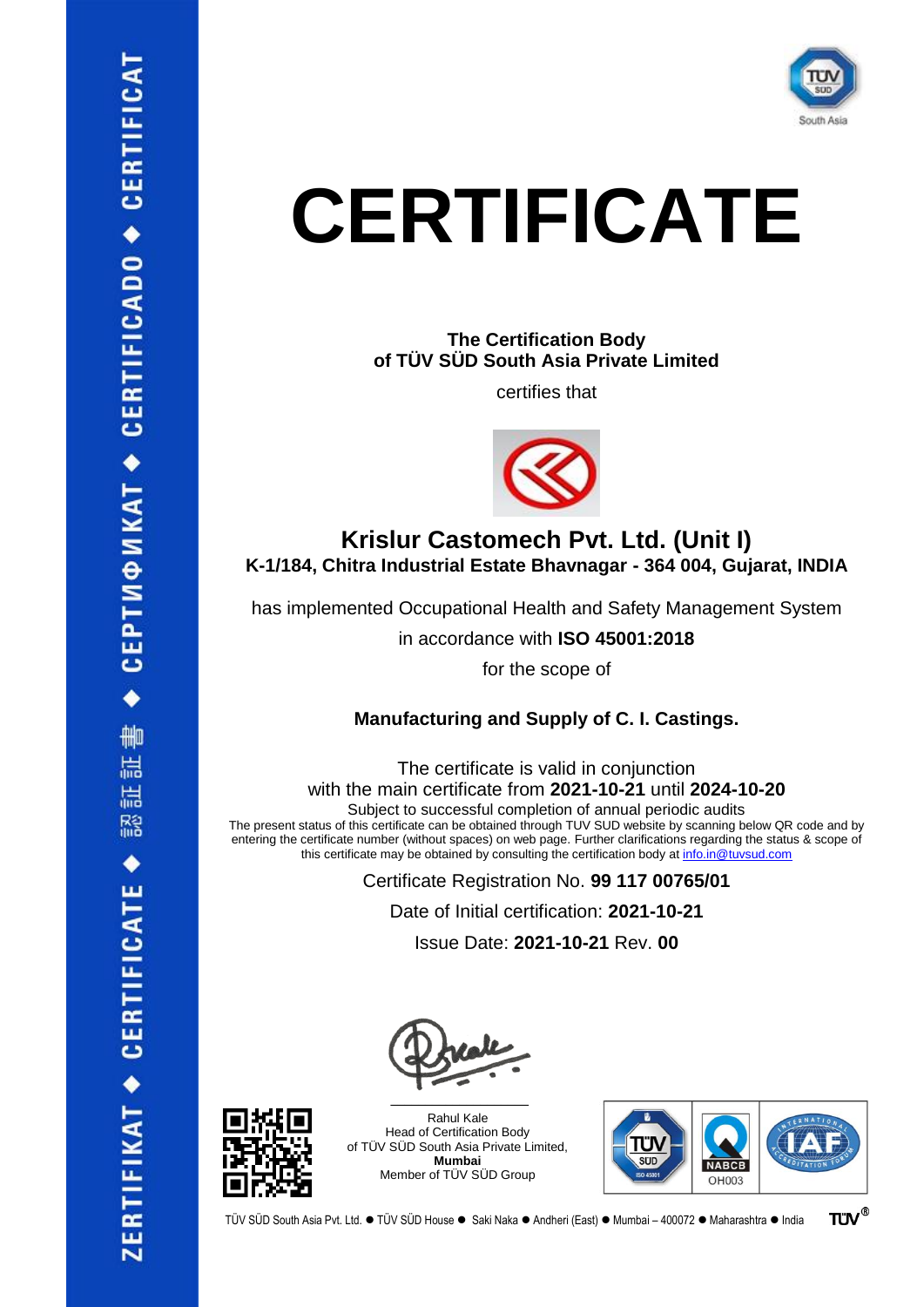

#### **The Certification Body of TÜV SÜD South Asia Private Limited**

certifies that



### **Krislur Castomech Pvt. Ltd. (Unit II) K-D/49, Chitra Industrial Estate, Bhavnagar - 364 004, Gujarat, INDIA**

has implemented Occupational Health and Safety Management System

in accordance with **ISO 45001:2018**

for the scope of

#### **Manufacturing and Supply of Metal Machined Components.**

The certificate is valid in conjunction with the main certificate from **2021-10-21** until **2024-10-20**

Subject to successful completion of annual periodic audits

The present status of this certificate can be obtained through TUV SUD website by scanning below QR code and by entering the certificate number (without spaces) on web page. Further clarifications regarding the status & scope of this certificate may be obtained by consulting the certification body at [info.in@tuvsud.com](mailto:info.in@tuvsud.com)

> Certificate Registration No. **99 117 00765/02** Date of Initial certification: **2021-10-21** Issue Date: **2021-10-21** Rev. **00**